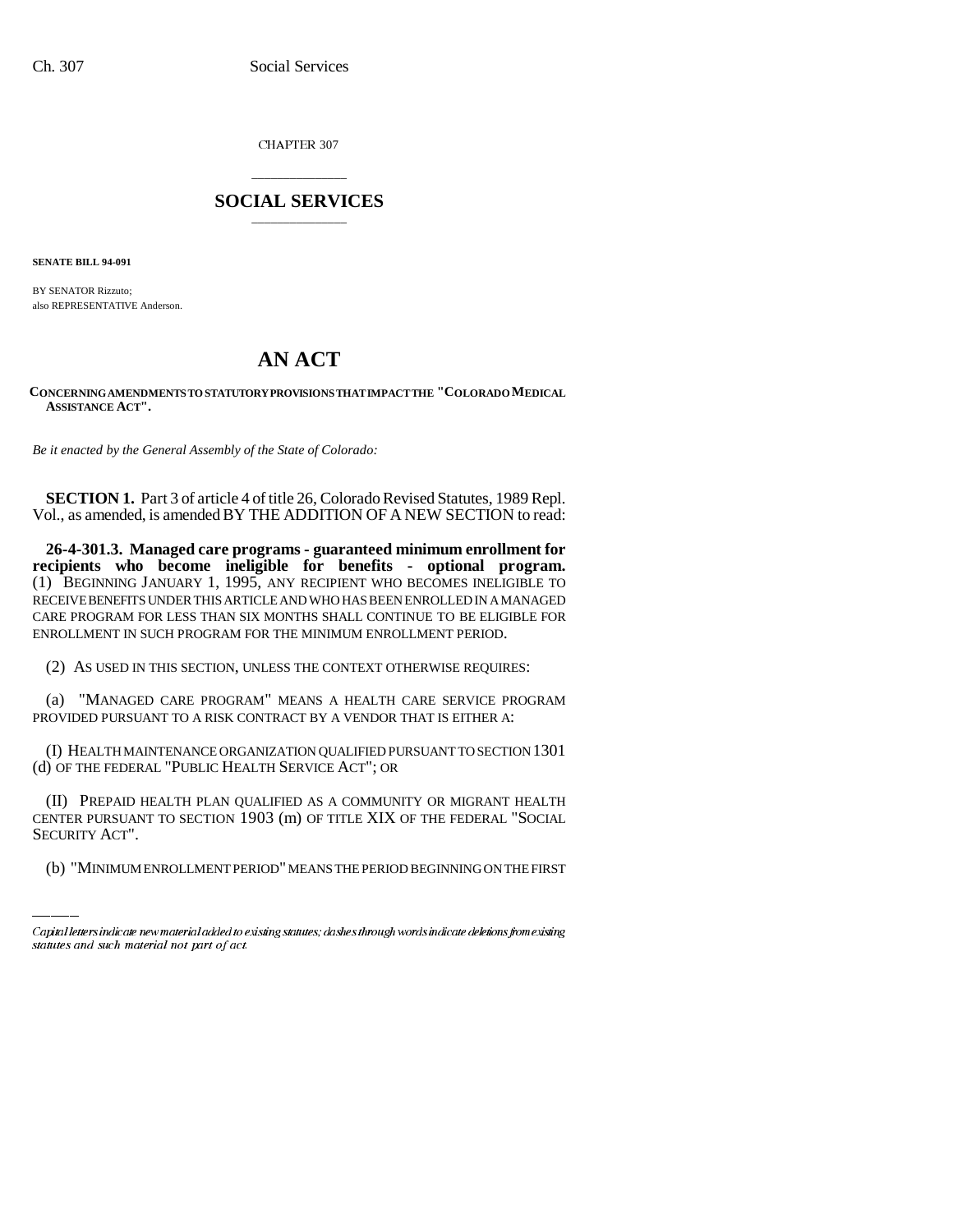DAY A RECIPIENT IS INITIALLY ENROLLED IN A MANAGED CARE PROGRAM UNDER THIS ARTICLE AND ENDING SIX CALENDAR MONTHS AFTER SUCH DATE.

(c) "RISK CONTRACT" MEANS A CONTRACT WHICH INCLUDES THE POSSIBILITY THAT LOSS MAY BE INCURRED BECAUSE THE COST OF PROVIDING SERVICES MAY EXCEED THE PAYMENTS MADE FOR SERVICES COVERED UNDER THE CONTRACT.

**SECTION 2.** 26-4-403 (1), Colorado Revised Statutes, 1989 Repl. Vol., as amended, is amended to read:

**26-4-403. Recoveries - overpayments - penalties - interest - adjustments liens.** (1) (a) (I) Except as provided in section 26-4-403.3, no recipient or his RECIPIENT'S estate shall be liable for the cost or the cost remaining after payment by medicaid, or the cost remaining after payment by medicare, or A private insurance coverage INSURER whether or not medicaid has made payment, of medical benefits authorized by Title XIX of the social security act, by this title, or by rules promulgated by the state board, WHICH BENEFITS ARE rendered to him THE RECIPIENT by a provider of medical services authorized to render such service in the state of Colorado, whether or not that provider is enrolled in the Colorado medicaid program, except those contributions required pursuant to section 26-4-518 (1). HOWEVER, A RECIPIENT MAY ENTER INTO A DOCUMENTED AGREEMENT WITH A VENDOR UNDER WHICH THE RECIPIENT AGREES TO PAY FOR ITEMS OR SERVICES THAT ARE NONREIMBURSABLE UNDER THE MEDICAL ASSISTANCE PROGRAM. UNDER THESE CIRCUMSTANCES, A RECIPIENT IS LIABLE FOR THE COST OF SUCH SERVICES AND ITEMS.

(II) THE PROVISIONS OF SUBPARAGRAPH (I) OF THIS PARAGRAPH (a) SHALL APPLY REGARDLESS OF WHETHER MEDICAID HAS ACTUALLY REIMBURSED THE PROVIDER AND REGARDLESS OF WHETHER THE PROVIDER IS ENROLLED IN THE COLORADO MEDICAL ASSISTANCE PROGRAM.

(b) nor shall Recipient income applied pursuant to section  $26-4-518(1)$  SHALL NOT disqualify any recipient, as defined in section 26-2-103 (8), from receiving benefits under this article or public assistance under article 2 of this title. If, at any time during the continuance of medical benefits, the recipient becomes possessed of property having a value in excess of that amount set by law or by the rules and regulations of the state department or receives any increase in income, it is the duty of the recipient to notify the county department thereof, and the county department may, after investigation, either revoke such medical benefits or alter the amount thereof, as the circumstances may require.

(c) Any medical assistance paid to which a recipient was not lawfully entitled shall be recoverable from the recipient or his THE RECIPIENT's estate by the county as a debt due the state pursuant to section 26-1-112, but no lien may be imposed against the property of a recipient on account of medical assistance paid or to be paid on his THE RECIPIENT'S behalf under this article, except pursuant to the judgment of a court of competent jurisdiction or as provided by section 26-4-403.3.

(d) If any such medical assistance was obtained fraudulently, interest shall be charged and paid to the county department on the amount of such medical assistance calculated at the legal rate and calculated from the date that payment for medical services rendered on behalf of the recipient is made to the date such amount is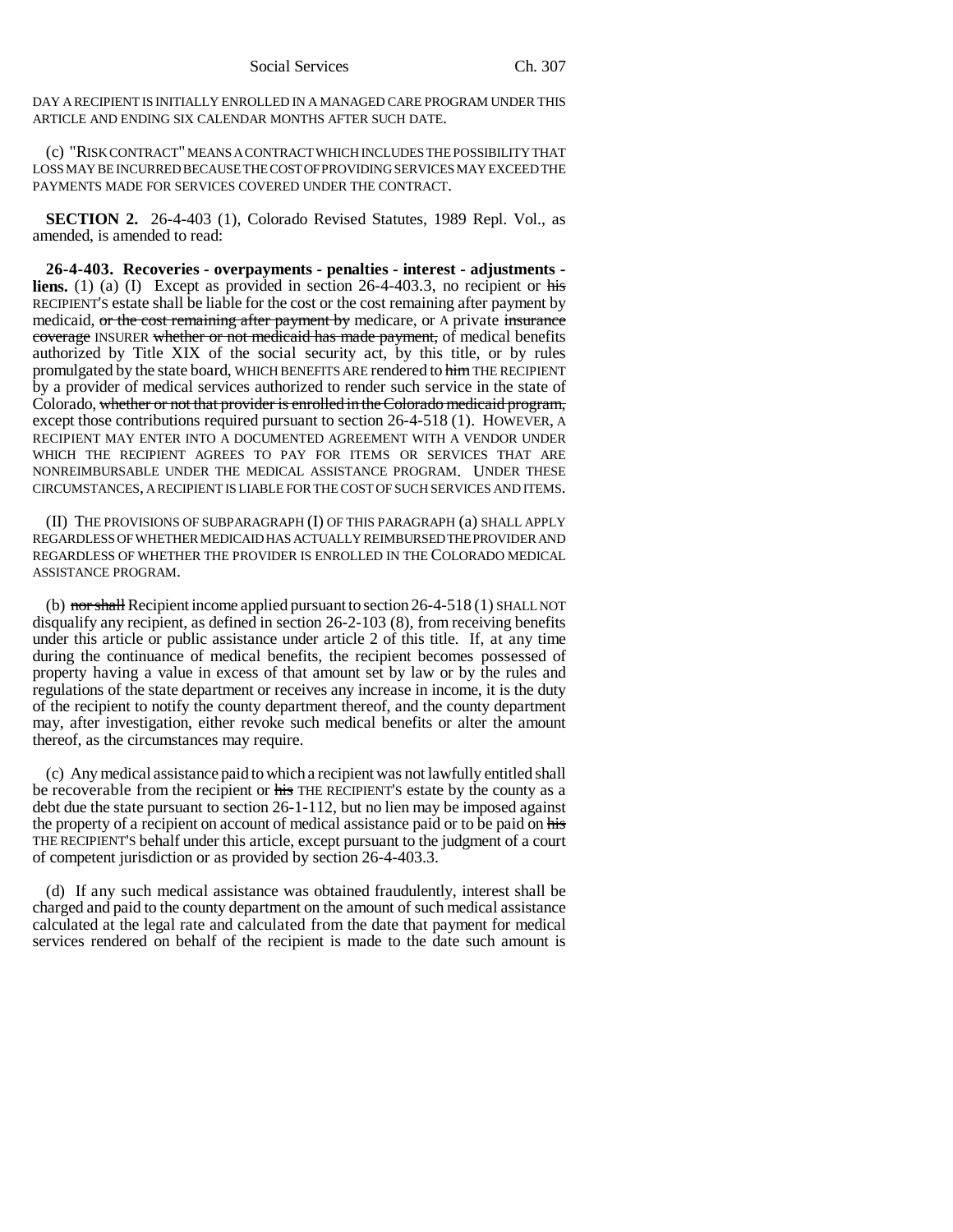recovered.

**SECTION 3.** 26-4-404 (3) (b) (IV), Colorado Revised Statutes, 1989 Repl. Vol., as amended, is repealed as follows:

**26-4-404. Vendors - payments - rules.** (3) (b) (IV) Nothing in this subsection (3) shall apply to any county with a population of twenty thousand or less; except that a vendor may provide capitated services in such counties if the vendor had a contract to provide such services on or before July 1, 1992.

**SECTION 4.** 26-4-410, Colorado Revised Statutes, 1989 Repl. Vol., as amended, is amended BY THE ADDITION OF A NEW SUBSECTION to read:

**26-4-410. Vendors - nursing facility - nursing facility patient program improvement fund - reimbursement - maximum allowable.** (4) (a) FOR THE PURPOSES OF THIS SECTION, "REASONABLE COSTS" MEANS THE MAXIMUM ALLOWABLE REIMBURSEMENT BASED ON THE FOLLOWING CATEGORIES OF COSTS:

(I) ACTUAL HEALTH CARE SERVICES AND FOOD COSTS; AND

(II) ACTUAL ADMINISTRATION, PROPERTY, AND ROOM AND BOARD COSTS, EXCLUDING CAPITAL-RELATED ASSETS AND EXCLUDING FOOD COSTS.

(b) EFFECTIVE JULY 1, 1995, THE MAXIMUM ALLOWABLE REIMBURSEMENT SHALL NOT EXCEED THE FOLLOWING AMOUNTS IN THE FOLLOWING CATEGORIES:

(I) **Administrative costs:** (A) CLASS I FACILITIES: ONE HUNDRED TWENTY PERCENT OF THE WEIGHTED AVERAGE ACTUAL COSTS OF ALL CLASS I FACILITIES;

(B) CLASS II FACILITIES: ONE HUNDRED FORTY PERCENT OF THE WEIGHTED AVERAGE ACTUAL COSTS OF ALL CLASS II FACILITIES;

(C) CLASS IV FACILITIES: ONE HUNDRED FORTY PERCENT OF THE WEIGHTED AVERAGE ACTUAL COSTS OF ALL CLASS IV FACILITIES.

(II) **Health care - food costs:** (A) CLASS I FACILITIES: ONE HUNDRED TWENTY-FIVE PERCENT OF THE WEIGHTED AVERAGE ACTUAL COSTS OF ALL CLASS I FACILITIES:

(B) CLASS II FACILITIES: ONE HUNDRED TWENTY-NINE PERCENT OF THE WEIGHTED AVERAGE ACTUAL COSTS OF ALL CLASS II FACILITIES;

(C) PRIVATELY OWNED CLASS IV FACILITIES: ONE HUNDRED TWENTY-NINE PERCENT OF THE WEIGHTED AVERAGE ACTUAL COSTS OF ALL CLASS IV FACILITIES.

(c) FOOD COSTS SHALL NOT INCLUDE THE COSTS OF REAL OR PERSONAL PROPERTY, STAFF, PREPARATION, OR OTHER ITEMS RELATED TO THE FOOD PROGRAM. THE DOLLAR AMOUNT PER PATIENT DAY SHALL BE ESTABLISHED EVERY TWELVE MONTHS IN ACCORDANCE WITH RULES ESTABLISHED BY THE MEDICAL SERVICES BOARD.

**SECTION 5.** 26-4-503 (2), Colorado Revised Statutes, 1989 Repl. Vol., as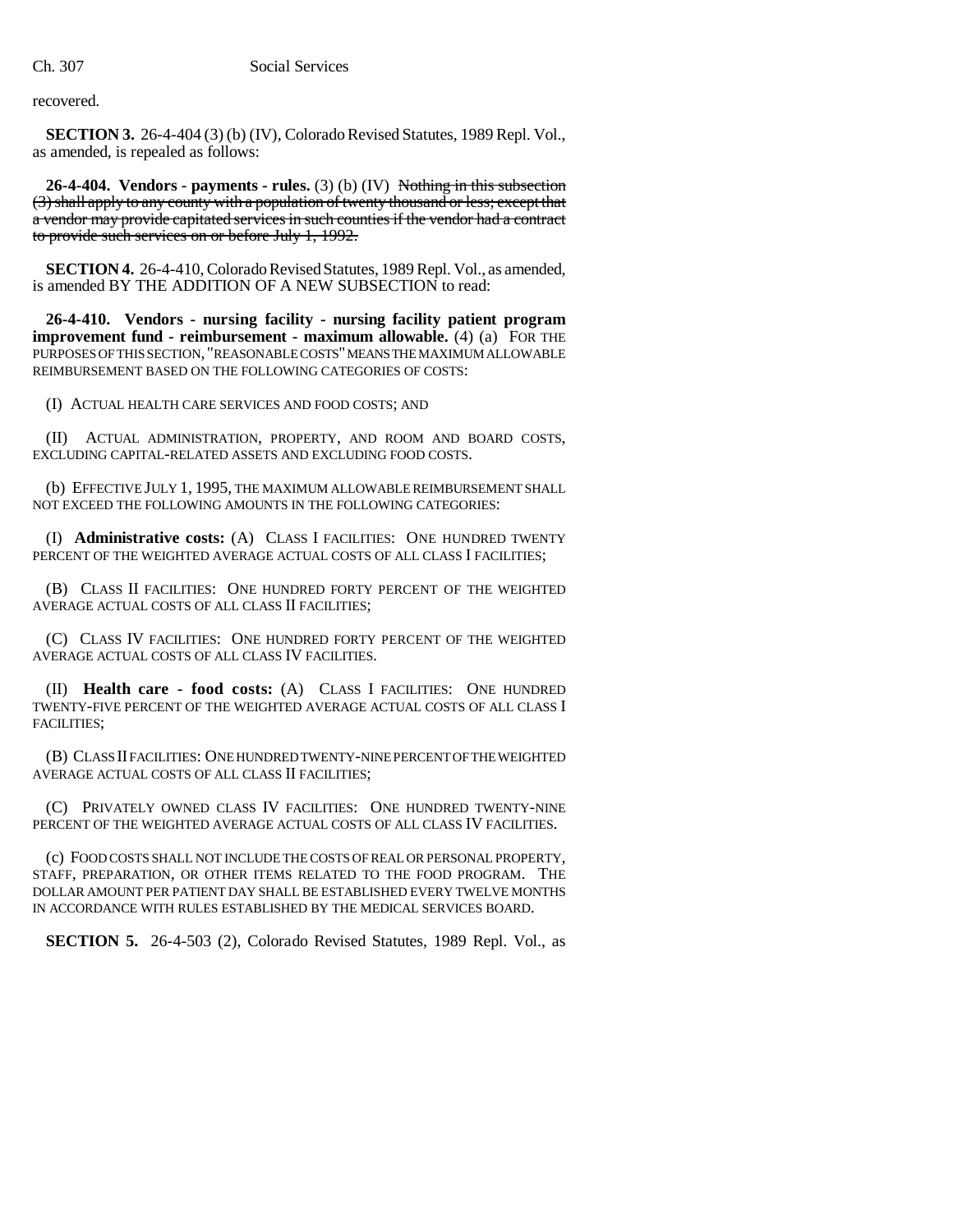amended, is amended to read:

**26-4-503. Definitions relating to reimbursement of rental allowance for capital-related assets.** As used in this part 5, unless the context otherwise requires:

(2) "Appraised value" means the determination by a qualified appraiser who is a member of an institute of real estate appraisers or its equivalent of the depreciated cost of replacement of a capital-related asset to its current owner. The depreciated replacement appraisal shall be based on the "Boechk Commercial Underwriter's Valuation System for Nursing Homes", December 1985 edition. The depreciated cost of replacement appraisal shall be redetermined every four years by new appraisals of the nursing facilities. Such new appraisals shall be based upon rules and regulations promulgated by the executive director of MEDICAL SERVICES BOARD IN the department of health care policy and financing.

**SECTION 6.** 26-4-504 (2) (a), the introductory portion to 26-4-504 (2) (b) (I), and 26-4-504 (3) and (4), Colorado Revised Statutes, 1989 Repl. Vol., as amended, are amended to read:

**26-4-504. Personal needs benefits - amount - patient personal needs trust fund required - funeral and burial expenses - penalty for illegal retention and use.** (2) (a) The basic maximum MINIMUM amount payable pursuant to subsection (1) of this section for personal needs to any recipient admitted to a nursing facility or intermediate care facility for the mentally retarded shall be thirty-four dollars monthly.

(b) (I) On and after October 1, 1992, the basic maximum MINIMUM amount payable pursuant to subsection (1) of this section for personal needs shall be ninety dollars for the following persons:

(3) (a) All personal needs funds shall be held in trust by the nursing facility or intermediate care facility for the mentally retarded, or its designated trustee, separate and apart from any other funds of the facility. THE FACILITY SHALL DEPOSIT ANY PERSONAL NEEDS FUNDS OF A RESIDENT IN AN AMOUNT OF FIFTY OR MORE DOLLARS in a AN INTEREST-BEARING checking account OR ACCOUNTS or savings account or any combination thereof established to protect and separate the personal needs funds of the patients. ANY INTEREST EARNED ON A RESIDENT'S PERSONAL NEEDS FUNDS SHALL BE CREDITED TO SUCH ACCOUNT OR ACCOUNTS. IN THE EVENT RESIDENTS' PERSONAL NEEDS FUNDS ARE MAINTAINED IN A POOLED ACCOUNT, SEPARATE ACCOUNTINGS SHALL BE MADE FOR EACH RESIDENT'S SHARE OF THE POOLED ACCOUNT. ANY PERSONAL NEEDS FUNDS OF A RESIDENT IN AN AMOUNT LESS THAN FIFTY DOLLARS SHALL BE MAINTAINED IN A NON-INTEREST-BEARING ACCOUNT, AN INTEREST-BEARING ACCOUNT, OR A PETTY CASH FUND.

(b) At all times, the principal and all income derived from said principal in the patient personal needs trust fund shall remain the property of the participating patients, and the facility or its designated trustee is bound by all of the duties imposed by law upon fiduciaries in the handling of such fund. THOSE DUTIES INCLUDE BUT ARE NOT LIMITED TO PROVIDING NOTICE TO A RESIDENT WHEN THE RESIDENT'S PERSONAL NEEDS ACCOUNT ACCUMULATES TWO HUNDRED DOLLARS LESS THAN THE FEDERAL SUPPLEMENTAL SECURITY INCOME RESOURCE LIMIT FOR ONE PERSON.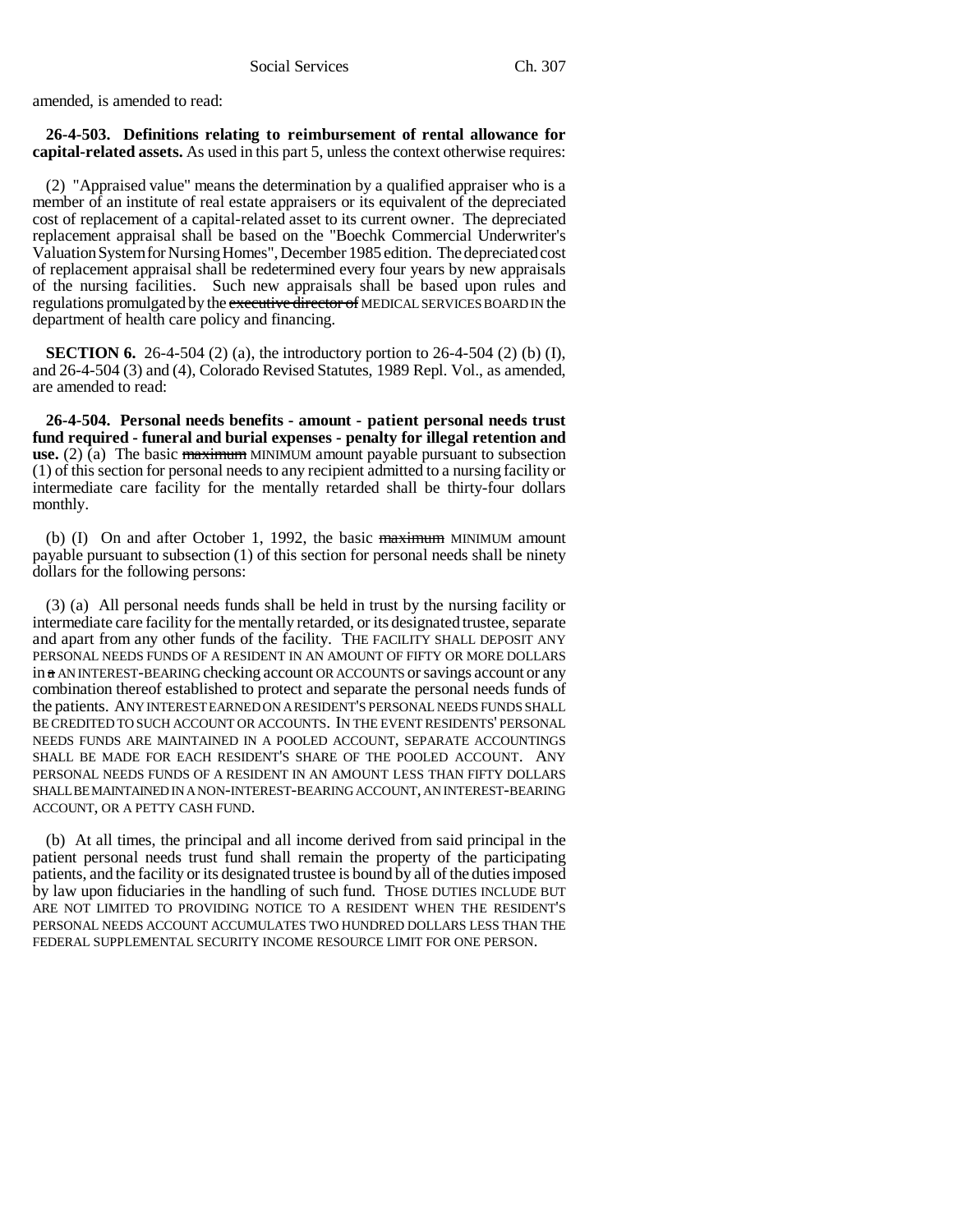#### Ch. 307 Social Services

(c) The facility or its designated trustee shall post a surety bond in an amount to assure the security of all personal needs funds deposited in the patient personal needs trust fund OR SHALL OTHERWISE DEMONSTRATE TO THE SATISFACTION OF THE STATE DEPARTMENT THAT THE SECURITY OF RESIDENTS' PERSONAL NEEDS FUNDS IS ASSURED.

(d) WITHIN SIXTY DAYS AFTER A RESIDENT'S DEATH, THE FACILITY SHALL TRANSFER THE RESIDENT'S PERSONAL NEEDS FUNDS AND A FINAL ACCOUNTING OF THE FUNDS TO THE PERSON RESPONSIBLE FOR SETTLING THE RESIDENT'S ESTATE OR, IF THERE IS NONE, TO THE RESIDENT'S HEIRS IN ACCORDANCE WITH THE PROVISIONS OF TITLE 15,C.R.S. WITHIN FIFTEEN DAYS AFTER RECEIVING THE FUNDS, THE EXECUTOR, ADMINISTRATOR, OR OTHER APPROPRIATE REPRESENTATIVE OF THE RESIDENT'S ESTATE SHALL PROVIDE WRITTEN NOTICE TO THE STATE DEPARTMENT REGARDING THE RECEIPT OF THE FUNDS. UPON RECEIPT OF THE NOTICE, THE STATE DEPARTMENT MAY BRING AN ACTION TO RECOVER THE FUNDS PURSUANT TO THE PROVISIONS OF THIS ARTICLE.

(4) The state department shall establish rules and regulations concerning the establishment of a patient personal needs trust fund and procedures for the maintenance of a system of accounting for expenditures of each patient's personal needs funds. THE FACILITY SHALL USE AN ACCOUNTING SYSTEM THAT ASSURES A COMPLETE AND SEPARATE ACCOUNTING OF RESIDENTS' PERSONAL NEEDS FUNDS BASED ON GENERALLY ACCEPTED ACCOUNTING PRINCIPLES AND THAT PRECLUDES THE COMMINGLING OF A RESIDENT'S PERSONAL NEEDS FUNDS WITH THE FACILITY'S FUNDS OR THE FUNDS OF ANY OTHER PERSON OTHER THAN THE PERSONAL NEEDS FUNDS OF ANOTHER RESIDENT. These rules and regulations shall provide that the nursing facility or intermediate care facility for the mentally retarded shall maintain complete records of all receipts and expenditures involving the patient personal needs trust fund, that all expenditures shall be approved by the patient, legal custodian, guardian, or conservator prior to an expenditure, and that each patient or such patient's legal custodian, guardian, or conservator shall be given at least a quarterly accounting of the receipts and expenditures of such funds. In addition, the rules shall require that the person who maintains the patient personal needs trust fund for the facility and who is responsible for the deposit of moneys into such trust fund shall deposit any personal needs funds received from a patient or from the state department no later than sixty days after the receipt of such moneys.

**SECTION 7.** Part 5 of article 4 of title 26, Colorado Revised Statutes, 1989 Repl. Vol., as amended, is amended BY THE ADDITION OF A NEW SECTION to read:

**26-4-529. Home health services - pilot program - advisory committee repeal.** (1) THE DEPARTMENT SHALL CONDUCT A PILOT PROGRAM TO DETERMINE THE FEASIBILITY AND COST-EFFECTIVENESS OF USING TRAINED HOME HEALTH AIDES TO PROVIDE SPECIFIC NURSING SERVICES TO MEDICAL ASSISTANCE RECIPIENTS IN:

(a) THE RECIPIENT'S OWN RESIDENCE;

(b) ANY OTHER RESIDENCE, OTHER THAN A NURSING FACILITY, HOSPITAL, OR INTERMEDIATE CARE FACILITY FOR THE MENTALLY RETARDED; OR

(c) OTHER SITES INCLUDING, BUT NOT LIMITED TO, SCHOOLS, WORK SITES, OR DAY TREATMENT CENTERS.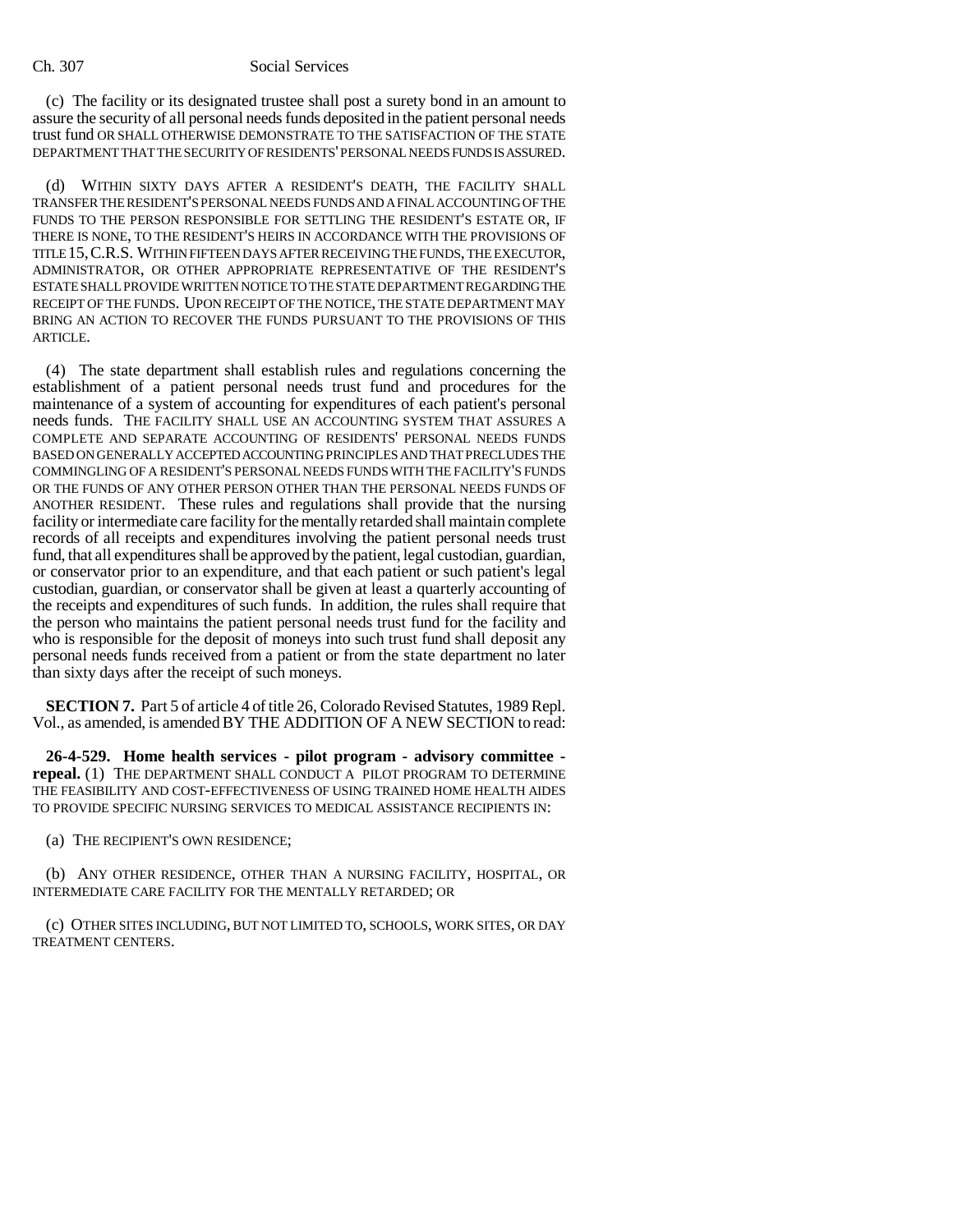#### Social Services Ch. 307

(1.5) THE DEPARTMENT SHALL IMPLEMENT THE PILOT PROGRAM NO LATER THAN JULY 1, 1995. THE DEPARTMENT SHALL IMPLEMENT THE PROGRAM IN A MANNER THAT IS CONSISTENT WITH THE "NURSE PRACTICES ACT" AND WITH THE PROVISIONS OF ARTICLE 38.1 OF TITLE 12,C.R.S., GOVERNING THE REGULATION OF NURSE AIDES. UNDER THE PROGRAM, HOME HEALTH AIDES SHALL PROVIDE SERVICES UNDER THE SUPERVISION OF REGISTERED NURSES IN ACCORDANCE WITH SECTION 12-38-132, C.R.S.

(2) THE STATE DEPARTMENT SHALL ADOPT RULES AS NECESSARY FOR THE IMPLEMENTATION AND ADMINISTRATION OF THE PILOT PROGRAM. THE DEPARTMENT, IN ITS RULES, SHALL SPECIFY:

(a) THE NURSING SERVICES THAT MAY BE PROVIDED TO MEDICAL ASSISTANCE RECIPIENTS BY HOME HEALTH AIDES;

(b) THAT A PROFESSIONAL NURSE IS TO DETERMINE WHETHER A RECIPIENT'S CONDITION IS APPROPRIATE FOR THE SERVICES AUTHORIZED BY THE RULES BASED ON AN INITIAL ASSESSMENT OF THE CLIENT, THAT THE PROFESSIONAL NURSE IS TO ASSESS AND MONITOR SERVICES PROVIDED TO A RECIPIENT ON AN ONGOING BASIS AND PROVIDE ONGOING INSTRUCTION AND ASSISTANCE TO A HOME HEALTH AIDE AND INTERVENTION SERVICES FOR THE RECIPIENT, AS DEEMED APPROPRIATE BY THE PROFESSIONAL NURSE, AND THAT THE FUNCTIONS PERFORMED BY THE PROFESSIONAL NURSE ARE TO BE REIMBURSED AS SKILLED NURSING SERVICES UNDER THE PILOT PROGRAM;

(c) THAT THE SERVICES AUTHORIZED BY THE RULES ARE TO BE PROVIDED AS A ROUTINE PART OF A RECIPIENT'S CARE;

(d) THAT THE RECIPIENT IS ALLOWED TO PARTICIPATE IN DECISIONS CONCERNING THE RECIPIENT'S CARE;

(e) THAT THE RECIPIENT MAY, AT ANY TIME, REFUSE TO PARTICIPATE IN THE PILOT PROGRAM WITHOUT PENALTY;

(f) THAT PARTICIPATION IN THE PILOT PROGRAM BY HOME HEALTH AGENCIES, INDIVIDUAL NURSES, AND INDIVIDUAL HOME HEALTH AIDES IS STRICTLY VOLUNTARY; AND

(g) THAT THE SUPERVISING NURSE HAS THE AUTHORITY TO APPROVE THE DELEGATION OF FUNCTIONS TO BE PERFORMED BY HOME HEALTH AIDES UNDER THE PILOT PROGRAM.

(3) (a) IN ORDER FOR THE DEPARTMENT TO DEVELOP AND IMPLEMENT THE PILOT PROGRAM WITH SUFFICIENT INPUT FROM PERSONS IMPACTED BY THE PROGRAM, THERE IS HEREBY CREATED AN ADVISORY COMMITTEE TO BE APPOINTED BY THE EXECUTIVE DIRECTOR. THE COMMITTEE CONSISTS OF NINE MEMBERS WHO REPRESENT THE FOLLOWING POPULATIONS:

(I) ADVOCACY GROUPS REPRESENTING PERSONS WITH DISABILITIES AND THE FRAIL ELDERLY;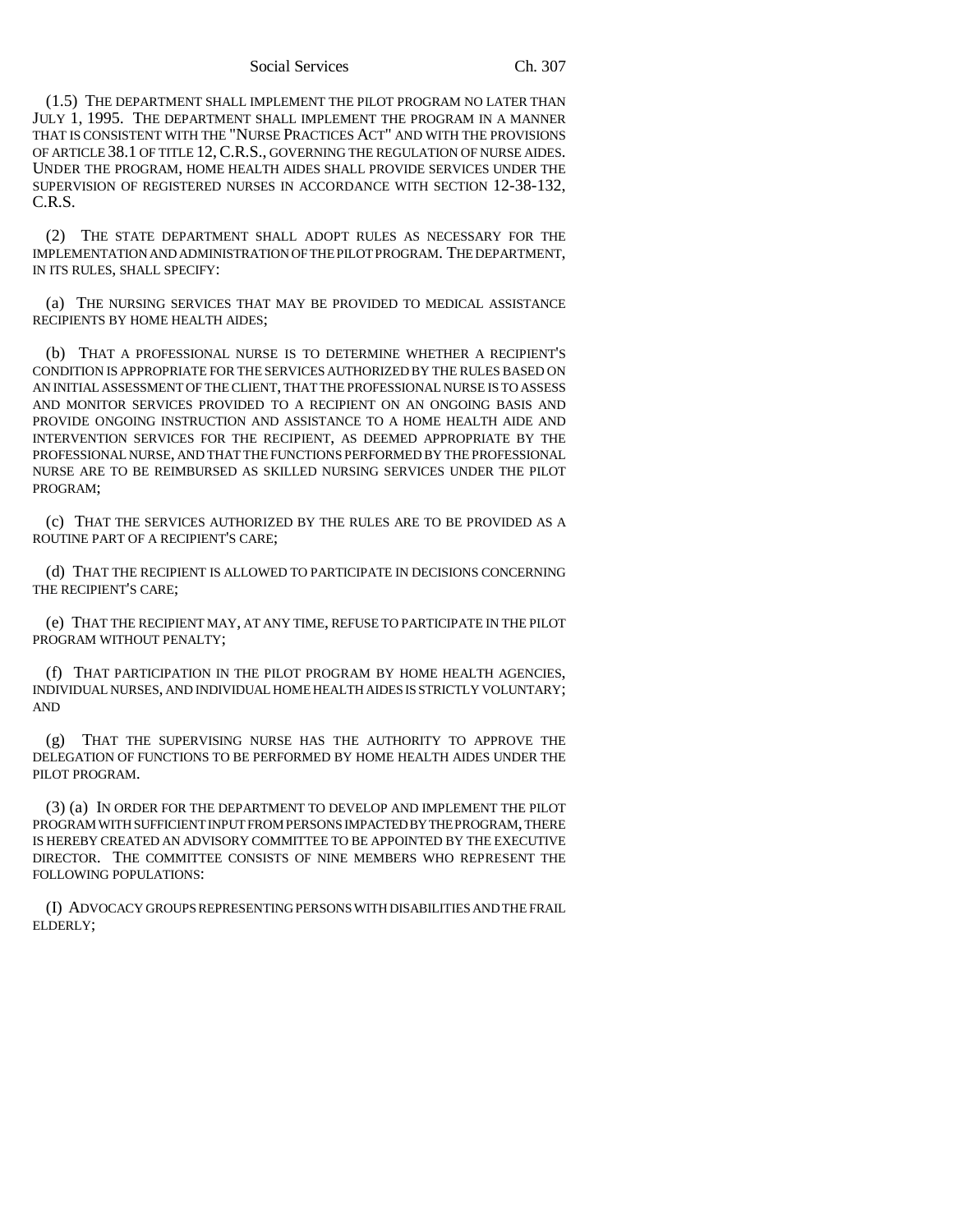(II) MEDICAL ASSISTANCE RECIPIENTS DESCRIBED IN SUBSECTION (1) OF THIS SECTION WHO RECEIVE NURSING SERVICES;

(III) THE HOME HEALTH AGENCY PROVIDERS ASSOCIATION;

(IV) THE PROFESSIONAL NURSES' ASSOCIATION;

(V) THE STATE BOARD OF NURSING;

(VI) ASSISTED LIVING FACILITIES;

(VII) THE DEPARTMENT OF PUBLIC HEALTH AND ENVIRONMENT;

(VIII) THE MEDICAL ASSISTANCE LONG-TERM CARE ADVISORY COMMITTEE.

(b) THE EXECUTIVE DIRECTOR OF THE DEPARTMENT, IN THE DEVELOPMENT AND IMPLEMENTATION OF THE PILOT PROGRAM, SHALL, ON A REGULAR BASIS, CONSULT FULLY WITH THE MEMBERS OF THE ADVISORY COMMITTEE CREATED IN PARAGRAPH (a) OF THIS SUBSECTION (3).

(c) (I) THIS SUBSECTION (3) IS REPEALED, EFFECTIVE JULY 1, 2000.

(II) PRIOR TO SAID REPEAL, THE ADVISORY COMMITTEE SHALL BE REVIEWED, AS PROVIDED IN SECTION 2-3-1203 (3), C.R.S.

(4) THE DEPARTMENT SHALL CONTRACT WITH A PUBLIC OR PRIVATE ENTITY TO CONDUCT AN INDEPENDENT EVALUATION OF THE PILOT PROGRAM. ON OR BEFORE OCTOBER 1, 1996, THE DEPARTMENT SHALL PROVIDE A WRITTEN REPORT TO THE GENERAL ASSEMBLY, BASED ON THE INDEPENDENT EVALUATION. THE DEPARTMENT SHALL INCLUDE IN THE REPORT THE INDEPENDENT EVALUATOR'S ASSESSMENT OF THE COST-EFFICIENCY, WHICH INCLUDES IDENTIFYING ANY COST-SAVINGS TO THE MEDICAL ASSISTANCE PROGRAM AND ANY OTHER PUBLIC BENEFITS PROGRAMS, BENEFIT, IMPACT ON THE QUALITY OF CARE AND CLIENT OUTCOMES, AND IMPACT UPON RECIPIENTS' ABILITY TO LIVE INDEPENDENTLY AS A RESULT OF THE PROVISION OF NURSING SERVICES TO MEDICAL ASSISTANCE RECIPIENTS BY HOME HEALTH AIDES. IN ADDITION, THE DEPARTMENT SHALL INCLUDE IN THE REPORT RECOMMENDATIONS FOR IMPLEMENTATION OF ANY MODEL OR PROPOSED PROGRAM MODIFICATION.

(5) THE EXECUTIVE DIRECTOR OF THE DEPARTMENT IS HEREBY AUTHORIZED TO ACCEPT ON BEHALF OF THE STATE ANY GRANTS OR DONATIONS FROM ANY PRIVATE SOURCE AND ANY PUBLIC MONEYS APPROPRIATED FOR THE PURPOSE OF IMPLEMENTING THIS SECTION.

(6) THE PILOT PROGRAM SHALL TERMINATE ON JULY 1, 2000, UNLESS EXTENDED BY THE GENERAL ASSEMBLY.

(7) THIS SECTION IS REPEALED, EFFECTIVE JULY 1, 2000.

**SECTION 8.** 26-4-608, Colorado Revised Statutes, 1989 Repl. Vol., as amended, is amended to read: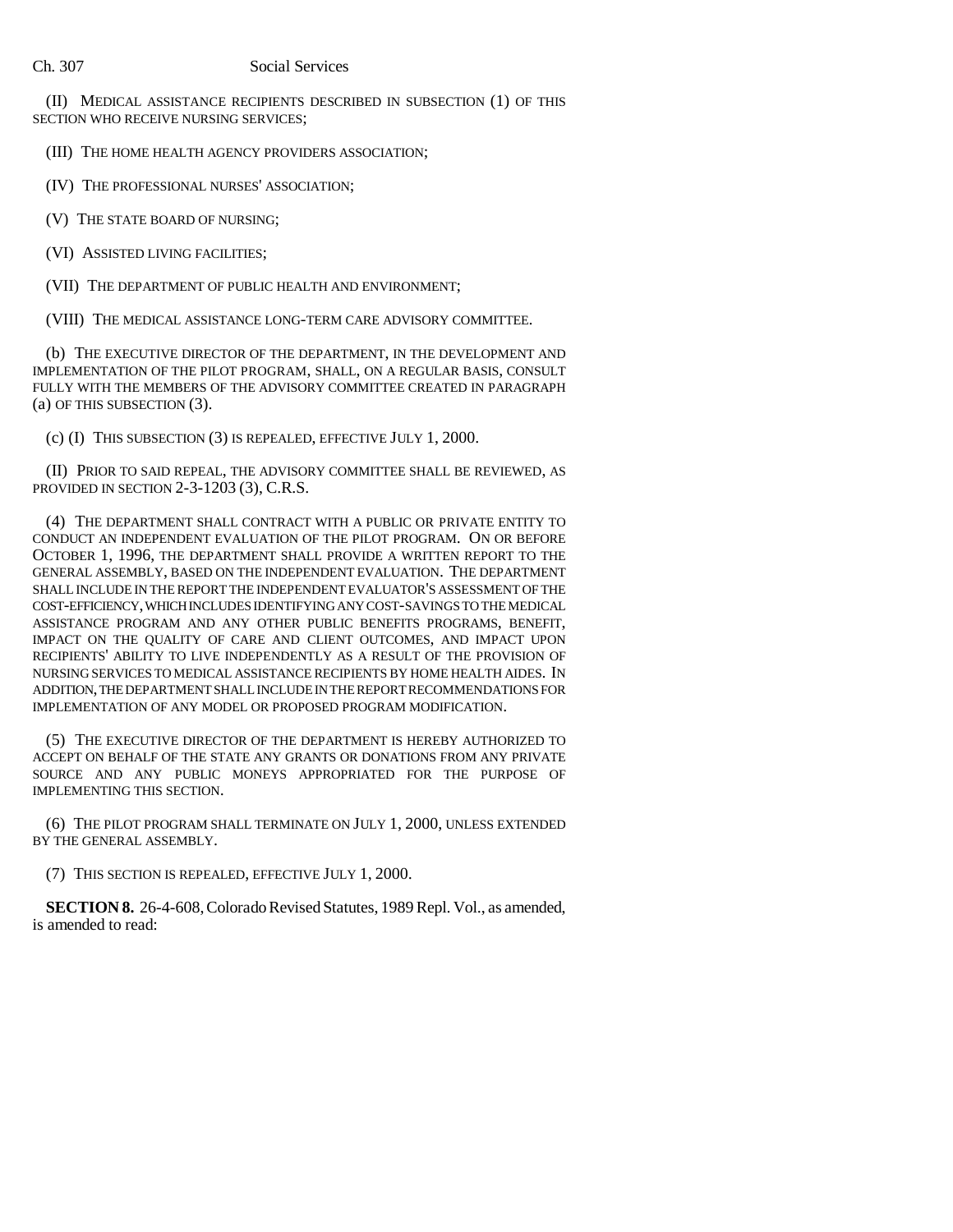Social Services Ch. 307

**26-4-608. Special provisions - post-eligibility treatment of income.** Persons who receive services under this subpart  $1$  shall pay to the state department, or designated agent or vendor, all income remaining after application of federally allowed maintenance and medical deductions (except the amount for client maintenance shall remain equal to the current standard of assistance for the old age pension) or shall pay the cost of home and community-based services rendered, whichever is less.

**SECTION 9.** 26-4-610 (1) (a), Colorado Revised Statutes, 1989 Repl. Vol., as amended, is amended to read:

**26-4-610. Duties of state department.** (1) The state department shall:

(a) On or before October 1 of each year, provide the general assembly with a report on the availability and quality of alternative care services, home health services, and home and community-based services FOR THE ELDERLY, BLIND, AND DISABLED AND FOR PERSONS LIVING WITH ACQUIRED IMMUNE DEFICIENCY SYNDROME provided in the state and the costs associated therewith. Such report may include recommendations for appropriate state and federal legislation, rules and regulations, and other actions which would enhance the availability, appropriate utilization, and coordination of such services in the state.

**SECTION 10.** 26-4-606, Colorado Revised Statutes, 1989 Repl. Vol., as amended, is amended BY THE ADDITION OF A NEW SUBSECTION to read:

**26-4-606. Eligible groups.** (3) A PERSON ELIGIBLE FOR HOME AND COMMUNITY-BASED SERVICES FOR THE DEVELOPMENTALLY DISABLED, AS SUCH PERSON IS DESCRIBED IN SECTION 26-4-623 (2), SHALL NOT BE ELIGIBLE FOR HOME AND COMMUNITY-BASED SERVICES FOR THE ELDERLY, BLIND, AND DISABLED PURSUANT TO THIS SUBPART 1.

**SECTION 11.** The introductory portion to 26-4-622 (1) and 26-4-622 (1) (b) and (1) (f), Colorado Revised Statutes, 1989 Repl. Vol., as amended, are amended to read:

**26-4-622. Legislative declaration.** (1) The general assembly hereby finds and declares that it is the purpose of this article to provide services for the developmentally disabled PERSONS WITH DEVELOPMENTAL DISABILITIES which would foster the following goals:

(b) To recognize the unique services requirements of the developmentally disabled PERSONS WITH DEVELOPMENTAL DISABILITIES;

(f) To coordinate, integrate, and link these social, habilitative, remedial, residential, and health services into existing community-based service delivery systems for the developmentally disabled PERSONS WITH DEVELOPMENTAL DISABILITIES, to avoid unnecessary and expensive duplication of services;

**SECTION 12.** 26-4-623 (2) (a) (II), (2) (a) (IV), and (3), the introductory portion to 26-4-623 (4) (a), and 26-4-623 (4) (a) (II), Colorado Revised Statutes, 1989 Repl. Vol., as amended, are amended to read: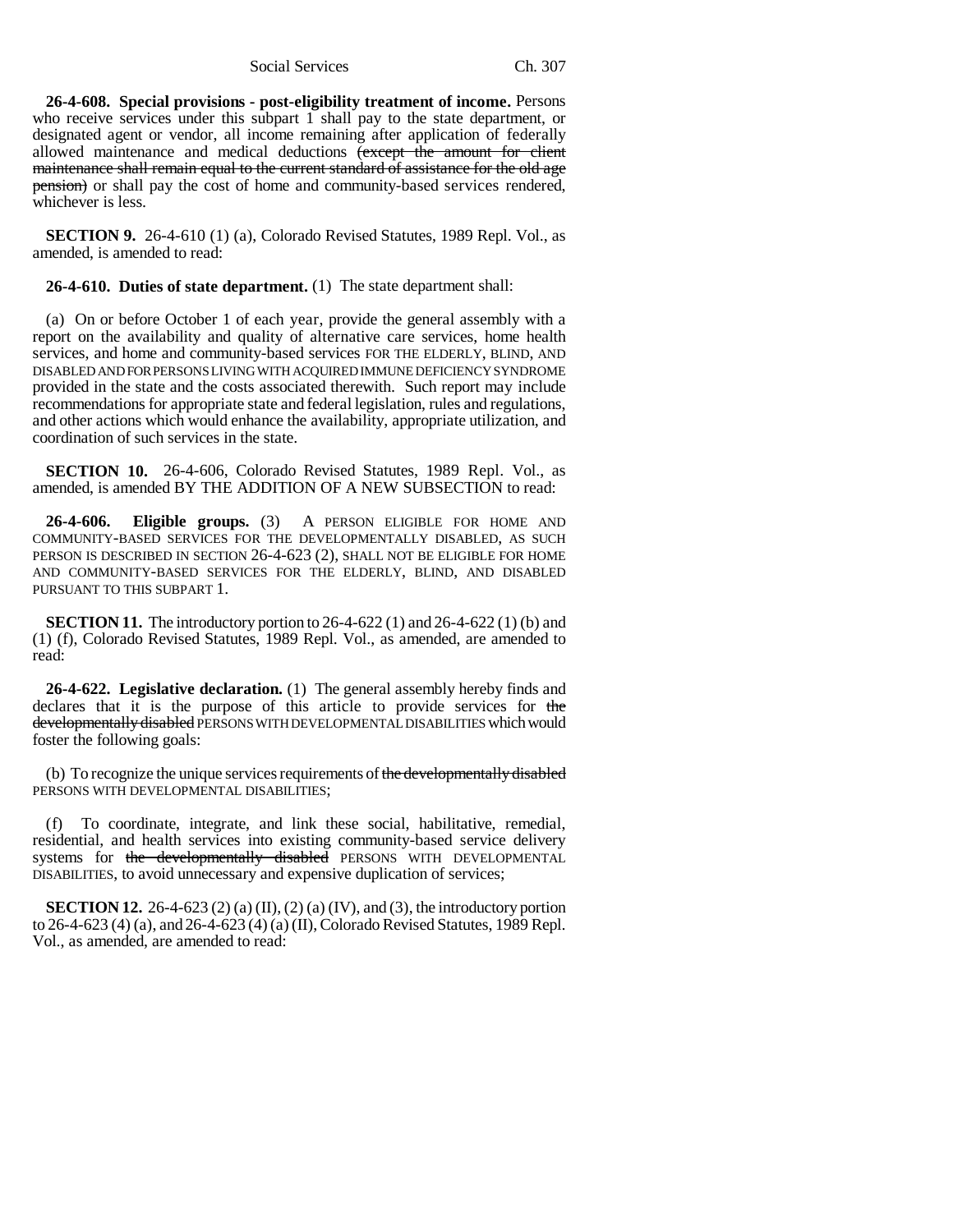### Ch. 307 Social Services

**26-4-623. Definitions.** As used in this subpart 2, unless the context otherwise requires:

(2) (a) "Eligible person" means a person with developmental disabilities:

(II) Who is in need of the level of care available in  $a$  nursing home AN INTERMEDIATE CARE FACILITY FOR THE MENTALLY RETARDED;

(IV) For whom it is determined that provision of such services is necessary to avoid nursing home placement IN AN INTERMEDIATE CARE FACILITY FOR THE MENTALLY RETARDED.

(3) "Plan of care" means a coordinated plan of care for provision of services in other than a nursing facility or institutional setting, developed and managed, subject to review and approval pursuant to section 26-4-624, by a community centered board for persons with developmental disabilities. This plan of care shall fully identify the services to be provided to eligible persons. Prior to the provision of those services, a physician may be required to review a plan of care AN ASSESSMENT DOCUMENT to insure that it adequately addresses DESCRIBES the medical needs of the eligible person.

 $(4)$  (a) "Services for the developmentally disabled PERSONS WITH DEVELOPMENTAL DISABILITIES" means those services:

(II) Necessary to prevent a person, eligible for services under subsection (2) of this section, from being subjected to mursing home placement IN AN INTERMEDIATE CARE FACILITY FOR THE MENTALLY RETARDED.

**SECTION 13.** 26-4-626, Colorado Revised Statutes, 1989 Repl. Vol., as amended, is amended to read:

**26-4-626. Appropriations.** To carry out duties and obligations pursuant to this subpart 2 and for the administration and provision of services to eligible persons, all medicaid funds appropriated pursuant to Title XIX of the federal "Social Security Act", as amended, for the provision of nursing facility care for the developmentally disabled PERSONS WITH DEVELOPMENTAL DISABILITIES and all other funds otherwise appropriated by the general assembly as additional sources of program funding shall be available for the placement of eligible individuals either in mursing homes INTERMEDIATE CARE FACILITIES FOR THE MENTALLY RETARDED or alternatives to nursing homes SUCH PLACEMENTS.

**SECTION 14.** 26-4-629 (1) and (2), Colorado Revised Statutes, 1989 Repl. Vol., as amended, are amended to read:

**26-4-629. Services for persons with developmental disabilities.** (1) A program to provide home and community-based services to persons with developmental disabilities who are in need of the level of care available in  $\alpha$  nursing facility AN INTERMEDIATE CARE FACILITY FOR THE MENTALLY RETARDED is hereby established pursuant to the federal "Social Security Act", as amended. This program shall provide for the social, habilitative, remedial, residential, health, and other needs of the developmentally disabled PERSONS WITH DEVELOPMENTAL DISABILITIES to avoid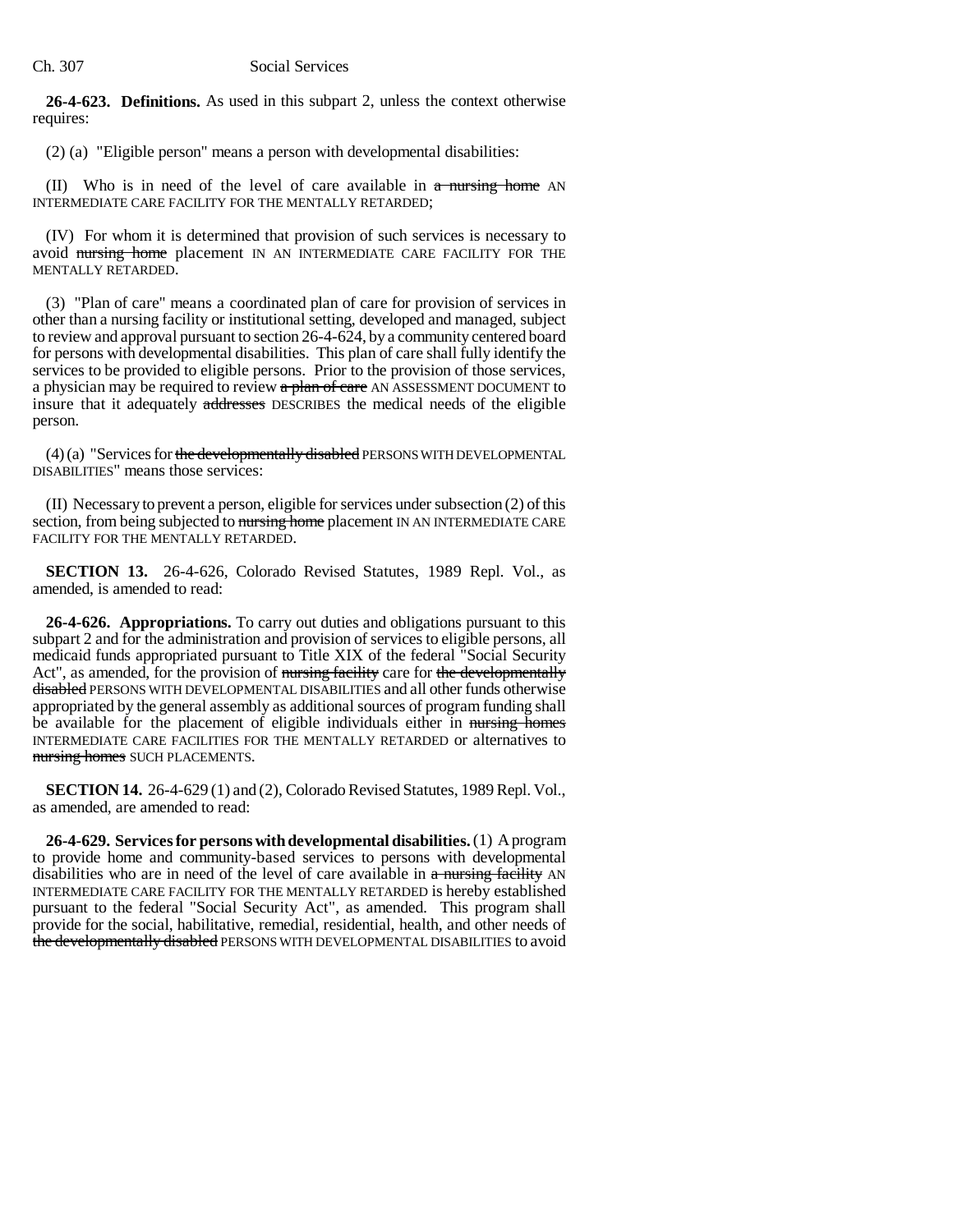nursing facility placement IN AN INTERMEDIATE CARE FACILITY FOR THE MENTALLY RETARDED.

(2) Services for the developmentally disabled PERSONS WITH DEVELOPMENTAL DISABILITIES provided through this program shall be delivered under the provisions of a statewide services plan, IN THE FORM OF HOME AND COMMUNITY-BASED SERVICES WAIVERS OR MODEL WAIVERS, developed by the department of health care policy and financing and the department of human services AND APPROVED BY THE FEDERAL HEALTH CARE AND FINANCING ADMINISTRATION. This plan shall include the specific services to be offered, a plan for the delivery of such services through community centered boards or other service agencies approved pursuant to article 10.5 of title 27, C.R.S., utilizing where appropriate the provision of in-home services, the expected costs of such services, the expected benefits of providing those services, and the administrative provisions which shall govern the implementation of the plan. The plan shall provide for all necessary safeguards to insure the health and welfare of any eligible persons. The average per capita expenditure for services under this plan shall not exceed the average per capita expenditure the department of human services or the department of health care policy and financing would have made for services otherwise available without this plan.

**SECTION 15.** 26-4-644 (2), Colorado Revised Statutes, 1989 Repl. Vol., as amended, is amended to read:

**26-4-644. Program established - financial eligibility.** (2) Any person who accepts and receives services authorized under this subpart 3 shall pay to the state department, or to an agent or vendor designated by the state department, an amount which shall be the lesser of the person's gross income, minus the current standard of assistance for the old age pension program and cost of dependents and minus any amounts paid for private health or medical insurance MINUS FEDERALLY ALLOWED MAINTENANCE AND MEDICAL DEDUCTIONS, or the projected cost of services to be rendered to the person under the case plan. Such amount shall be reviewed and revised as necessary each time the case plan is reviewed.

**SECTION 16.** Subpart 3 of part 6 of article 4 of title 26, Colorado Revised Statutes, 1989 Repl. Vol., as amended, is amended BY THE ADDITION OF NEW SECTION to read:

**26-4-645.5. Special provisions - personal care services provided by a family.** (1) A MEMBER OF AN ELIGIBLE PERSON'S FAMILY, OTHER THAN THE PERSON'S SPOUSE, MAY BE EMPLOYED TO PROVIDE PERSONAL CARE SERVICES TO SUCH PERSON.

(2) THE MAXIMUM REIMBURSEMENT FOR THE SERVICES PROVIDED BY A MEMBER OF THE PERSON'S FAMILY PER YEAR FOR EACH CLIENT SHALL NOT EXCEED FIVE THOUSAND DOLLARS PER FAMILY PER YEAR.

**SECTION 17.** 26-4-646 (1) (d), Colorado Revised Statutes, 1989 Repl. Vol., as amended, is repealed as follows:

**26-4-646. Duties of state department.** (1) In addition to the duties set forth in section 26-4-610, the state department shall: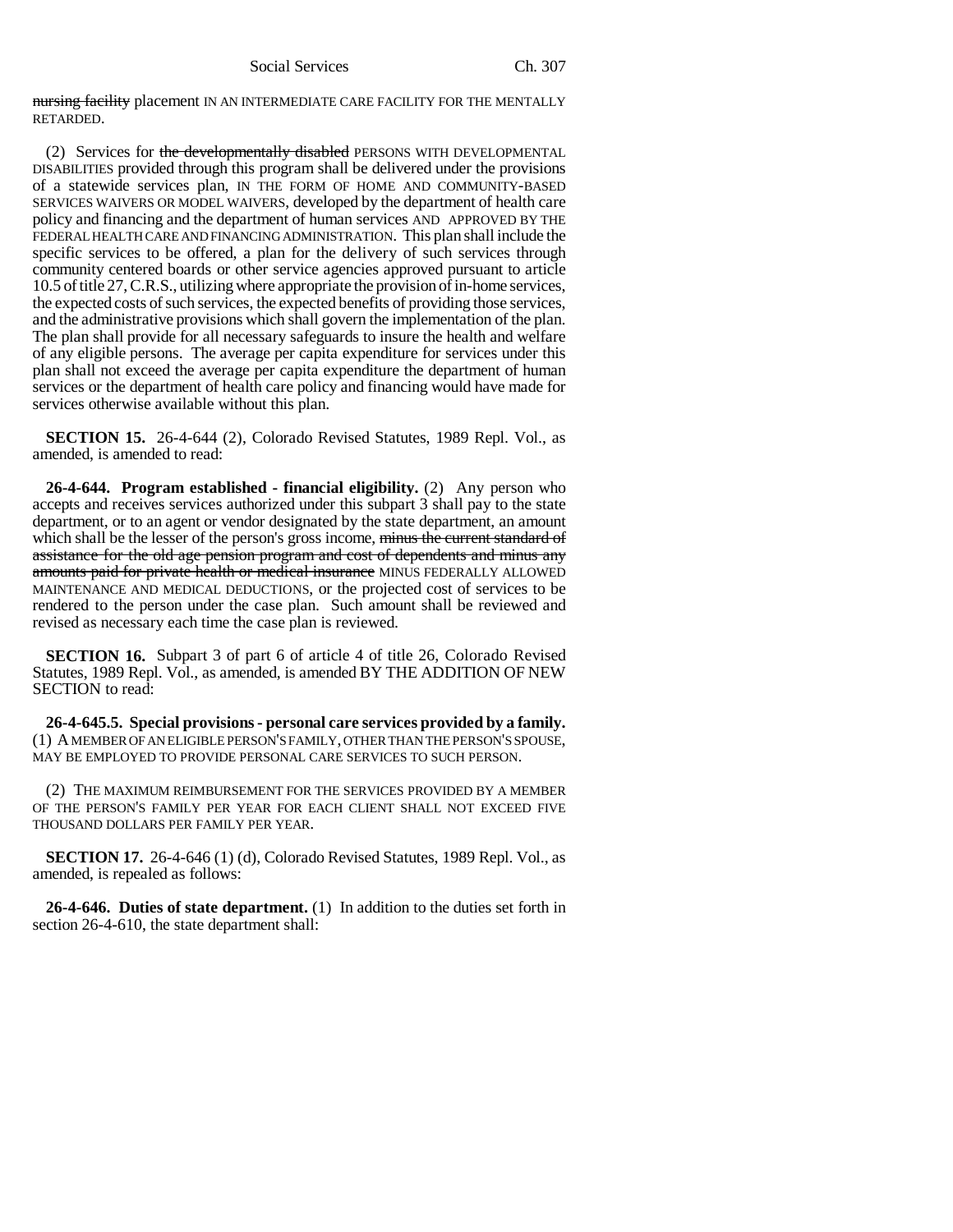(d) Provide to the general assembly annually, on or before January  $1$ , a complete cost comparison of the total state medical costs associated with persons with AIDS or ARC both under the waiver program and without the waiver program, and this comparison shall include not only the cost of home and community-based services but all other medicaid costs, including but not limited to institutionalization, doctor's fees, medications, medical equipment and supplies, and other necessary related services.

**SECTION 18.** 26-4-703, Colorado Revised Statutes, 1989 Repl. Vol., as amended, is amended BY THE ADDITION OF THE FOLLOWING NEW SUBSECTIONS to read:

**26-4-703. Cost-containment and utilization control plan.** (5) NOTWITHSTANDING RESTRICTIONS SET FORTH IN ANY OTHER PROVISION OF THIS SECTION, ON AND AFTER JULY 1, 1994, THE DEPARTMENT IS HEREBY AUTHORIZED, IF DEEMED FEASIBLE BY THE EXECUTIVE DIRECTOR, TO ENTER INTO COMPETITIVE BIDDING OR SELECTIVE CONTRACTING ARRANGEMENTS. IN PROCURING ANY SELECTIVE SERVICES PURSUANT TO THIS SECTION, THE DEPARTMENT SHALL GIVE PREFERENCE TO COLORADO-BASED AGENCIES, INSTITUTIONS, AND PROVIDERS THAT SUBMIT A BID THAT IS COMPETITIVE IN PRICE, ACCESS, AND QUALITY WITH THE SERVICES OFFERED BY NON-COLORADO COMPETING BIDDERS. COMPETITIVE BIDDING OR SELECTIVE CONTRACTING SHALL OCCUR FOR THE FOLLOWING SERVICES:

(a) INPATIENT HOSPITAL AND PROFESSIONAL SERVICES ON A GLOBAL FEE BASIS FOR PRENATAL CARE, LABOR, AND DELIVERY SERVICES, EXCLUDING SERVICES UNDER FAMILY PRACTICE RESIDENCY TRAINING PROGRAMS THAT RECEIVE GENERAL FUND APPROPRIATIONS;

(b) TRANSPLANTS FINANCED THROUGH MEDICAL ASSISTANCE, AS SPECIFIED IN RULES ADOPTED BY THE EXECUTIVE DIRECTOR;

(c) INPATIENT PSYCHIATRIC CARE;

(d) SERVICES DESCRIBED IN THE FEDERALLY APPROVED STATE PLAN THAT ARE PROVIDED ON A PREPAID CAPITATED BASIS THROUGH HEALTH MAINTENANCE ORGANIZATIONS OR UNDER PREPAID HEALTH PLANS WHERE MULTIPLE HEALTH MAINTENANCE ORGANIZATIONS ARE LOCATED OR PREPAID HEALTH PLANS ARE AVAILABLE IN DESIGNATED GEOGRAPHIC AREAS.

(5.5) IN ADDITION TO THE SERVICES DESCRIBED IN SUBSECTION (5) OF THIS SECTION, ON AND AFTER JULY 1, 1994, THE DEPARTMENT IS AUTHORIZED TO ENTER INTO SELECTIVE CONTRACT ARRANGEMENTS FOR ACUTE OR SUB-ACUTE CARE FOR SEVERE BEHAVIORALLY IMPAIRED PERSONS WHOSE DISABILITIES ARE DUE TO ORGANIC ORIGINS. THE DEPARTMENT SHALL LIMIT THE NUMBER OF PROVIDERS AND PERSONS TO BE SERVED UNDER THE SELECTIVE CONTRACT ARRANGEMENTS BASED ON THE NEED FOR CARE IN THE STATE. PROVIDERS WITH WHOM THE DEPARTMENT MAY CONTRACT INCLUDE NURSING FACILITIES CERTIFIED IN ACCORDANCE WITH TITLE XIX OF THE FEDERAL "SOCIAL SECURITY ACT", INPATIENT HOSPITALS, AND HOME HEALTH AGENCIES. THE DEPARTMENT SHALL ESTABLISH PROVIDER-ENROLLMENT CRITERIA TO ENSURE THAT SELECTED PROVIDERS ARE CAPABLE OF PROVIDING THE NECESSARY CARE TO RECIPIENTS. THE DEPARTMENT IS HEREBY AUTHORIZED TO SEEK ANY NECESSARY WAIVER FROM THE FEDERAL GOVERNMENT TO IMPLEMENT THIS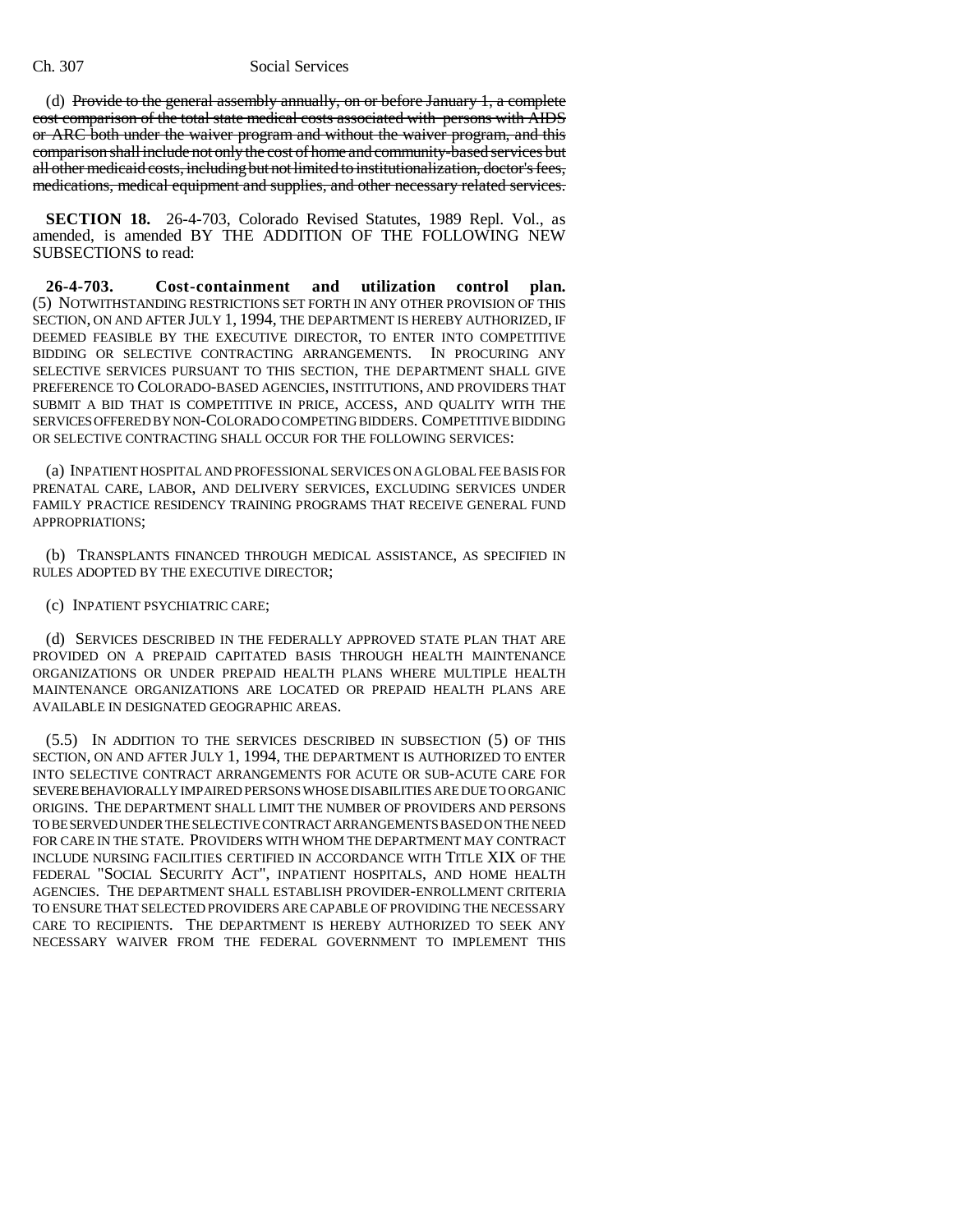Social Services Ch. 307

SUBSECTION (5.5). BEFORE ENTERING INTO A SELECTIVE CONTRACT ARRANGEMENT, THE DEPARTMENT SHALL ISSUE A REQUEST FOR INFORMATION TO PROVIDE AFFECTED PROVIDERS AND RECIPIENTS THE OPPORTUNITY TO PROVIDE INPUT AND MAKE RECOMMENDATIONS CONCERNING A SELECTIVE CONTRACT ARRANGEMENT. THE DEPARTMENT MAY ESTABLISH AD HOC ADVISORY COMMITTEES TO OBTAIN SUCH INPUT AND RECOMMENDATIONS.

(6) IN ENGAGING IN A COMPETITIVE BIDDING PROCESS OR ENTERING INTO ANY COMPETITIVE PROCUREMENT PURSUANT TO SUBSECTION (5) OF THIS SECTION, THE DEPARTMENT SHALL:

(a) ASSURE THAT ADEQUATE ACCESS TO CARE AND QUALITY OF SERVICES IS PROVIDED;

(b) AWARD MORE THAN ONE CONTRACT FOR SERVICES THAT WERE PROVIDED BY MORE THAN A SINGLE PROVIDER AS OF JANUARY 1, 1994;

(c) AWARD CONTRACTS IN ACCORDANCE WITH THE STATE PROCUREMENT CODE, ARTICLE 101 OF TITLE 24, C.R.S.

(7) (a) FOR SERVICES DESCRIBED IN SUBPARAGRAPHS (I) TO (III) OF PARAGRAPH (b) OF THIS SUBSECTION (7), THE DEPARTMENT SHALL RELEASE A FORMAL REQUEST FOR INFORMATION, DEVELOPED WITH REASONABLE CRITERIA AND STANDARDS, FOR THE PROVISION OF COMPREHENSIVE SERVICES IN ORDER TO PROVIDE THE OPPORTUNITY FOR AFFECTED MEDICAL ASSISTANCE RECIPIENTS AND VENDORS TO PROVIDE INPUT AND MAKE RECOMMENDATIONS TO THE DEPARTMENT WITH RESPECT TO THE FACTORS DESCRIBED IN SUB-SUBPARAGRAPHS (A) TO (J) OF SUBPARAGRAPH (I) OF PARAGRAPH (d) OF SUBSECTION (1) OF THIS SECTION DURING THE REQUEST FOR INFORMATION PROCESS. THE DEPARTMENT SHALL CONSULT WITH THE MEDICAL ADVISORY COUNCIL CREATED IN SECTION 26-4-108 AND WITH THE MEDICAL ASSISTANCE REFORM ADVISORY COMMITTEE CREATED IN SECTION 26-4-704 DURING THE REQUEST FOR INFORMATION PROCESS. NOTHING IN THIS SUBSECTION (7) SHALL BE CONSTRUED TO PRECLUDE THE EXECUTIVE DIRECTOR OF THE DEPARTMENT FROM ESTABLISHING AD HOC ADVISORY COMMITTEES TO OBTAIN INPUT AND RECOMMENDATIONS DURING THE REQUEST FOR INFORMATION PROCESS.

(b) THE FOLLOWING SERVICES MAY BE SUBJECT TO PARAGRAPH (a) OF THIS SUBSECTION (7):

(I) PRESCRIPTION DRUGS AND RELATED EXPENSES TO MEDICAL ASSISTANCE RECIPIENTS WHO RESIDE IN NURSING FACILITIES IN THE GREATER DENVER METROPOLITAN AREA;

(II) OXYGEN AND RELATED EXPENSES FOR NURSING FACILITY RESIDENTS IN THE GREATER DENVER METROPOLITAN AREA;

(III) INSTITUTIONAL REHABILITATION SERVICES PROVIDED BY CLASS V NURSING FACILITIES.

**SECTION 19.** 2-3-1203 (3), Colorado Revised Statutes, 1980 Repl. Vol., as amended, is amended BY THE ADDITION OF A NEW PARAGRAPH to read: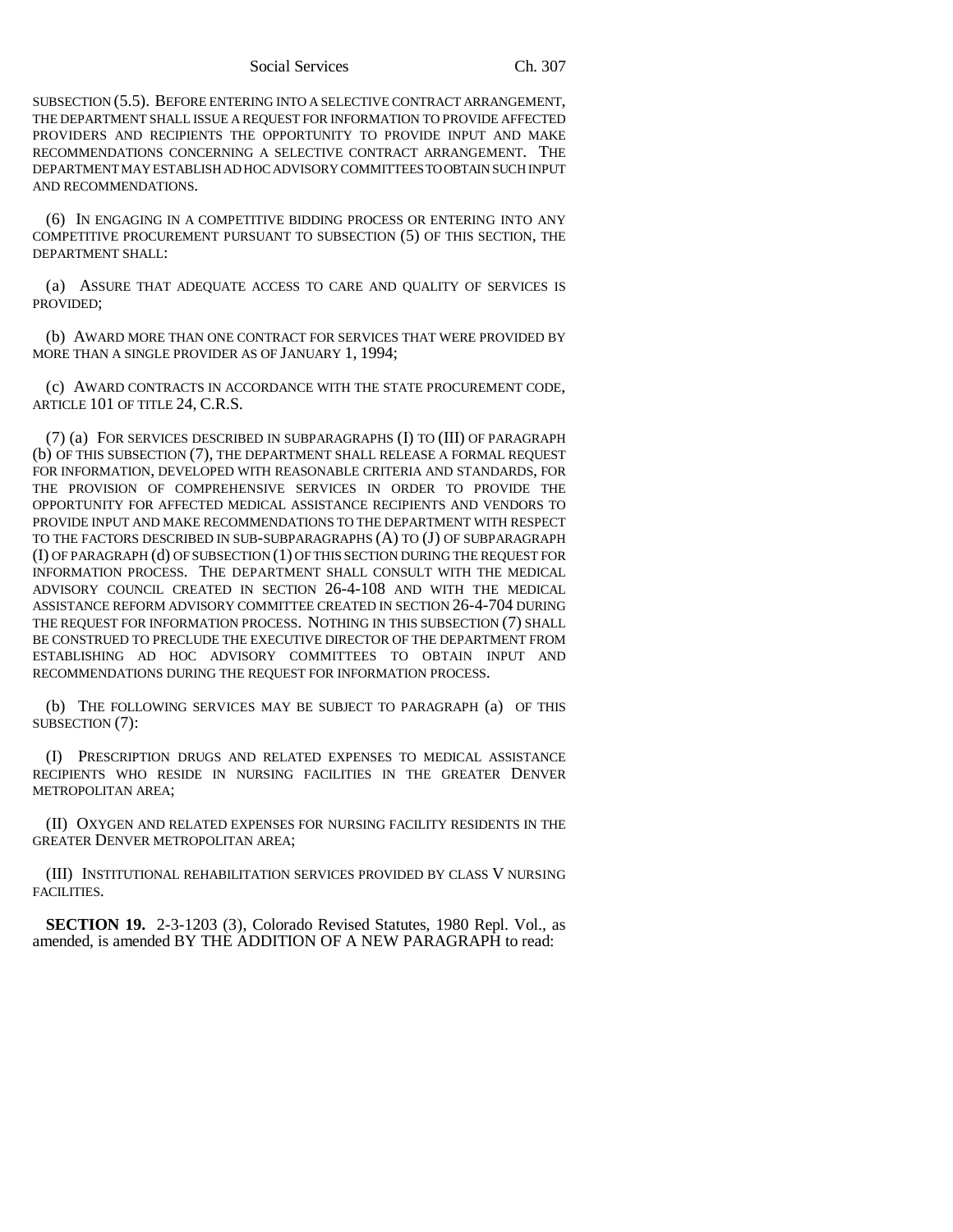**2-3-1203. Sunset review of advisory committees.** (3) The following dates are the dates for which the statutory authorization for the designated advisory committees is scheduled for repeal:

(m) JULY 1, 2000: THE ADVISORY COMMITTEE IN THE DEPARTMENT OF HUMAN SERVICES CREATED IN SECTION 26-4-529 (3), C.R.S.

**SECTION 20. Appropriations - appropriations in long bill to be adjusted directive to implement within existing appropriations.** (1) (a) In addition to any other appropriation, there is hereby appropriated, to the department of health care policy and financing for medical assistance administration, for the fiscal year beginning July 1, 1994, the sum of one hundred eighty-one thousand five hundred seventy-five dollars (\$181,575), or so much thereof as may be necessary, for the implementation of this act. Of said sum, ninety thousand seven hundred eighty-seven dollars (\$90,787) shall be from the general fund and ninety thousand seven hundred eighty-eight dollars (\$90,788) shall be from federal funds.

(b) For the implementation of this act, appropriations made in the annual general appropriation act to the department of health care policy and financing, medical assistance, medical programs, for the fiscal year beginning July 1, 1994, is decreased by one hundred eighty-one thousand five hundred seventy-five dollars (\$181,575). Of said sum, ninety thousand seven hundred eighty-seven dollars (\$90,787) shall be from the general fund and ninety thousand seven hundred eighty-eight dollars (\$90,788) shall be from federal funds.

(2) (a) In addition to any other appropriation, there is hereby appropriated, out of any moneys in the general fund not otherwise appropriated, to the department of health care policy and financing for the fiscal year beginning July 1, 1994, the sum of one hundred twenty-five thousand five hundred dollars (\$125,500), or so much thereof as may be necessary, for the implementation of this act. Of said sum, fifty-five thousand seven hundred fifty dollars (\$55,750) shall be from the general fund and sixty-nine thousand seven hundred fifty dollars (\$69,750) shall be from federal funds.

(b) For the implementation of this act, appropriations made in the annual general appropriation act to the department of health care policy and financing for the fiscal year beginning July 1, 1994, shall be adjusted as follows: The appropriation for the department of health care policy and financing, medical services division, is decreased by three hundred seventy-seven thousand nine hundred eighty-one dollars (\$377,981). Of said sum, one hundred seventy-seven thousand two hundred seventy-three dollars (\$177,273) is from the general fund and two hundred thousand seven hundred eight dollars (\$200,708) is from federal funds.

(3) The general assembly has determined that this act can be implemented within existing appropriations, and therefore no separate appropriation of state moneys shall be made to carry out the purposes of this act.

**SECTION 21. Effective date.** This act shall take effect July 1, 1994.